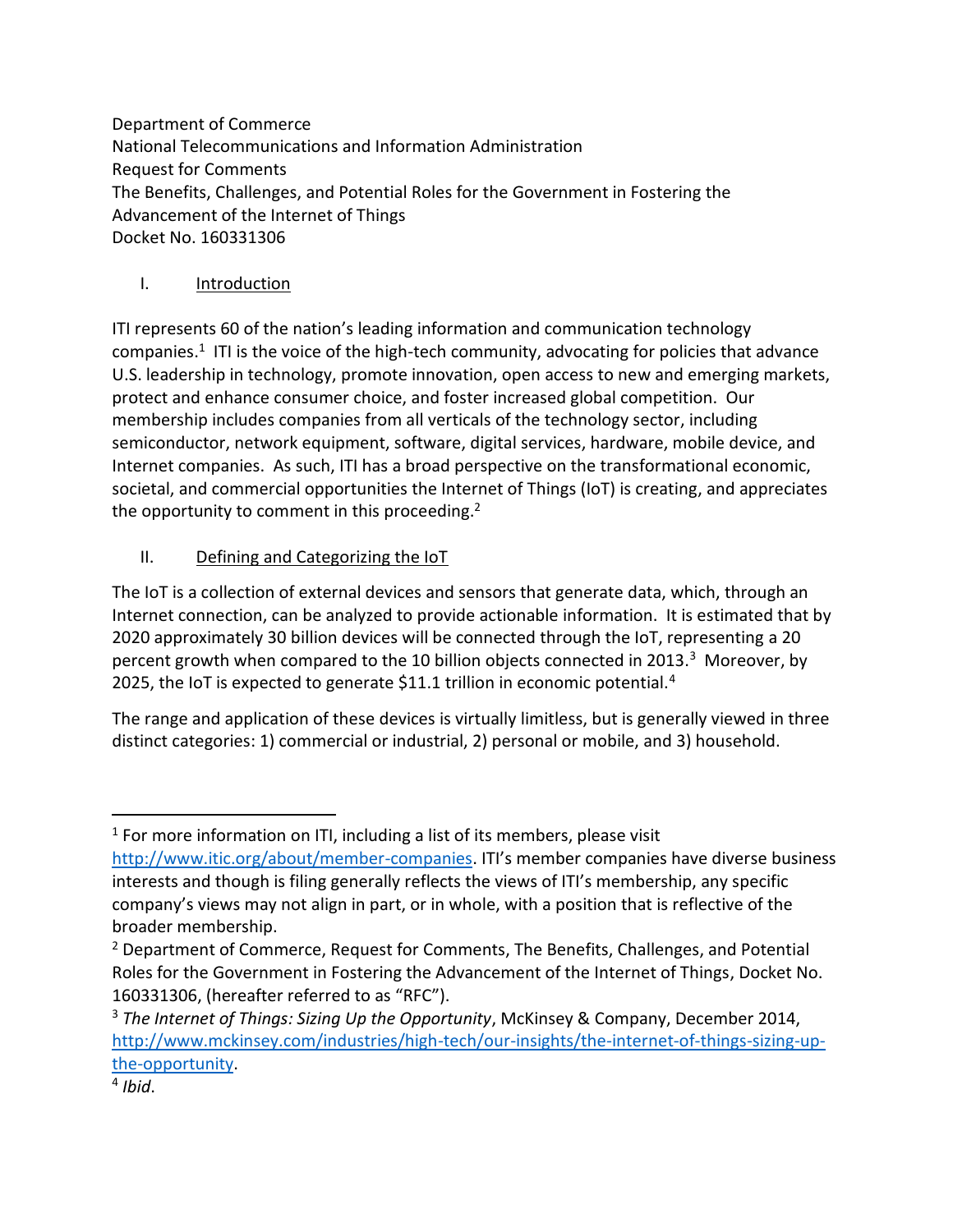### *Commercial or Industrial IoT Technologies*

Commercial and industrial IoT devices are by far the largest category, and the area where many of our companies see the biggest opportunity to enhance productivity and efficiencies, improve real-time decision making, and solve critical societal problems. Estimates for this specific category of IoT are predicted to eclipse \$7 trillion by 2030.<sup>5</sup> This category includes predictive maintenance of equipment, facility heating, cooling and lighting management, transportation fleet management and improvement, and many other large scale uses where the aggregate of small changes on a large scale equates to significant cost, energy, and other efficiency and productivity improvements. Roughly 70 percent of the potential value from the IoT comes from commercial and industrial IoT applications.<sup>6</sup>

### *Personal or Mobile IoT Technologies*

Personal or mobile IoT technologies – including wearable watches, health monitors, and similar devices that connect to the Internet via wireless broadband or through a mobile phone – are ubiquitous. The defining characteristic of this category is the mobile nature of the IoT application and the reliance on a wireless broadband connection. It is should be underscored that the real gross domestic product (GDP) impact from this category will be derived from intelligent and autonomous vehicles and cars connected to the Internet via cellular or other wireless technologies. Already, intelligent and autonomous vehicles are predicted to generate between \$210 billion and \$740 billion in economic growth.<sup>7</sup>

### *Household IoT Technologies*

 $\overline{a}$ 

Household IoT applications range from smart appliances to smart thermostats, and intelligent home monitoring and security systems. These products will connect through a residential broadband connection or home Wi-Fi networks to provide energy savings and home automation and security benefits.

### III. Economic and Societal Benefits of the IoT

The societal and economic benefits generated from the IoT are endless. Presented below is a set of examples demonstrating the overall potential of the IoT; the list is intended to be illustrative rather than exhaustive.

<sup>5</sup> *CEO Briefing 2015, From Productivity to Outcomes: Using the Internet of Things to Drive Future Business Strategies*, Accenture, 2015,

[https://www.accenture.com/t20150527T211103\\_\\_w\\_\\_/fr-](https://www.accenture.com/t20150527T211103__w__/fr-fr/_acnmedia/Accenture/Conversion-Assets/DotCom/Documents/Local/fr-fr/PDF_5/Accenture-CEO-Briefing-2015-Productivity-Outcomes-Internet-Things.pdf)

[fr/\\_acnmedia/Accenture/Conversion-Assets/DotCom/Documents/Local/fr-fr/PDF\\_5/Accenture-](https://www.accenture.com/t20150527T211103__w__/fr-fr/_acnmedia/Accenture/Conversion-Assets/DotCom/Documents/Local/fr-fr/PDF_5/Accenture-CEO-Briefing-2015-Productivity-Outcomes-Internet-Things.pdf)[CEO-Briefing-2015-Productivity-Outcomes-Internet-Things.pdf.](https://www.accenture.com/t20150527T211103__w__/fr-fr/_acnmedia/Accenture/Conversion-Assets/DotCom/Documents/Local/fr-fr/PDF_5/Accenture-CEO-Briefing-2015-Productivity-Outcomes-Internet-Things.pdf)

<sup>6</sup> *The Internet of Things: Sizing Up the Opportunity*, McKinsey & Company. 7 *Ibid*.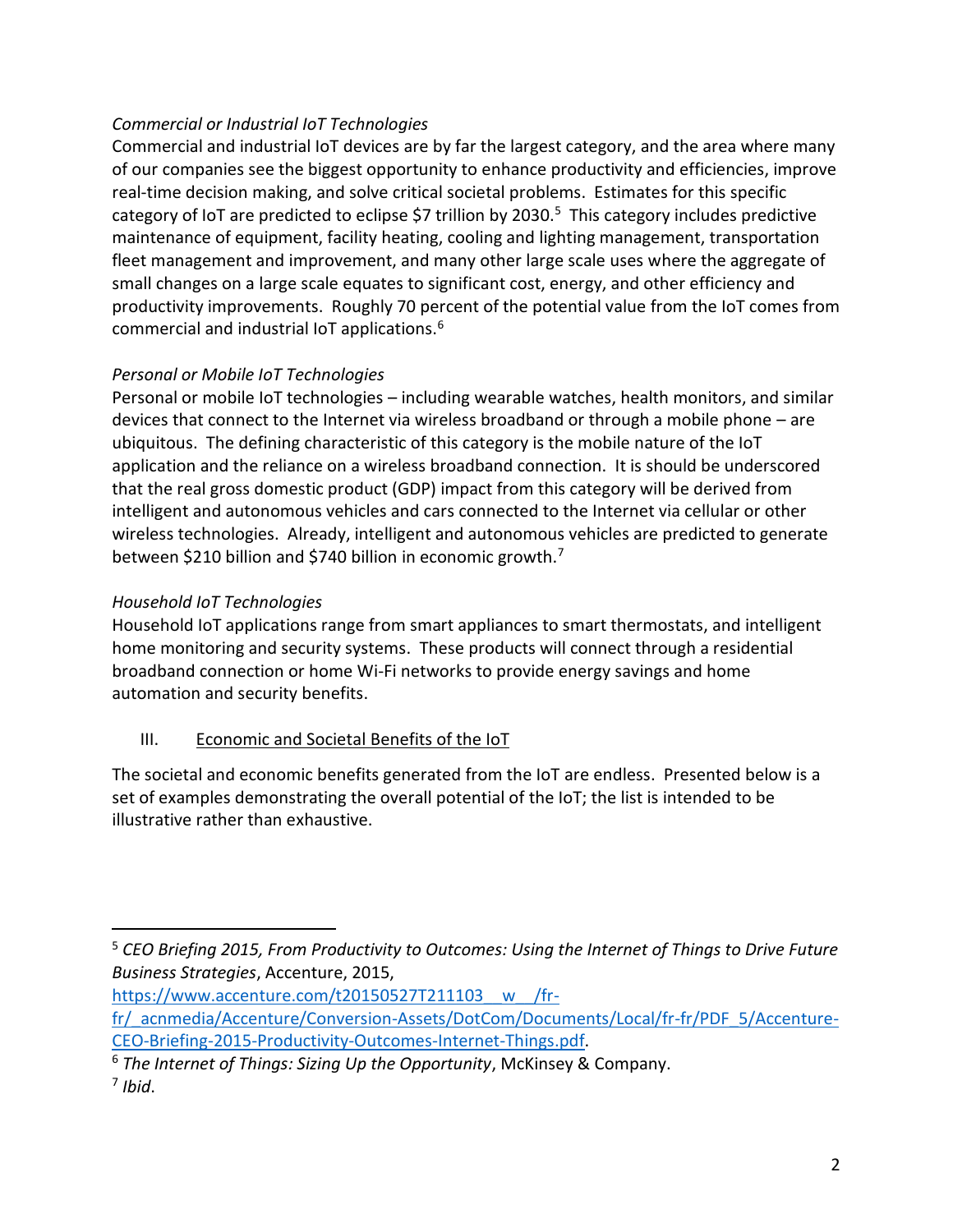### *Commercial or Industrial IoT Technologies*

IoT technologies are expected to derive significant economic productivity when applied to business-to-business (B2B) applications. For example, the integration of IoT technologies across all standardized production environments (i.e., factories, hospitals, and agricultural settings) will produce between \$1.2 trillion and \$3.7 trillion in economic opportunities as a result of energy and labor efficiencies.<sup>8</sup> Similarly, IoT technologies are predicted to yield \$470 billion and \$360 billion per year in savings due to overall operations improvements and equipment maintenance in custom production environments (i.e., mines, oil, and gas extraction sites).<sup>9</sup> Lastly, IoT office applications possess countless energy management and security benefits, and could generate between \$70 billion to \$150 billion in economic impact when fully materialized.<sup>10</sup>

### *Personal or Mobile IoT Technologies*

IoT technologies within this category offer a number of exciting solutions aimed at helping individuals, as well as physicians, prevent and diagnose a number of health conditions. For example, by regularly collecting data pertaining to their own health (e.g., weight, activity level, and sleep cycles), individuals can more easily recognize potential health issues and seek medical treatment earlier.<sup>11</sup> Studies have indicated preventable health conditions account for 80 percent of overall disease burden and an astounding 90 percent of total health care costs. IoT technologies not only have the potential to increase overall life-quality, but also stand to decrease health care related expenses.

As noted previously, intelligent and autonomous vehicles technologies are also expected to generate significant economic and societal benefits. According to the World Health Organization (WHO), there were 1.24 million deaths on the world's roadways in 2010,<sup>12</sup> while the U.S. Census Bureau reported there were 10.8 million accidents on U.S. roadways in 2009.<sup>13</sup>

<sup>8</sup> *The Internet of Things: Mapping the Value Beyond the Hype*, McKinsey & Company, June 2015, [https://www.google.com/url?sa=t&rct=j&q=&esrc=s&source=web&cd=2&ved=0ahUKEwjpt4Go](https://www.google.com/url?sa=t&rct=j&q=&esrc=s&source=web&cd=2&ved=0ahUKEwjpt4Go8YnNAhXGpB4KHWLLCZ4QFggjMAE&url=http%3A%2F%2Fwww.mckinsey.com%2F~%2Fmedia%2FMcKinsey%2FBusiness%2520Functions%2FBusiness%2520Technology%2FOur%2520Insights%2FThe%2520Internet%2520of%2520Things%2520The%2520value%2520of%2520digitizing%2520the%2520physical%2520world%2FUnlocking_the_potential_of_the_Internet_of_Things_Executive_summary.ashx&usg=AFQjCNGkvbjbBhjdQuj3pC_n4kmWr8EE_w&sig2=8lx339S-halSCfYuLrBdqA) [8YnNAhXGpB4KHWLLCZ4QFggjMAE&url=http%3A%2F%2Fwww.mckinsey.com%2F~%2Fmedia](https://www.google.com/url?sa=t&rct=j&q=&esrc=s&source=web&cd=2&ved=0ahUKEwjpt4Go8YnNAhXGpB4KHWLLCZ4QFggjMAE&url=http%3A%2F%2Fwww.mckinsey.com%2F~%2Fmedia%2FMcKinsey%2FBusiness%2520Functions%2FBusiness%2520Technology%2FOur%2520Insights%2FThe%2520Internet%2520of%2520Things%2520The%2520value%2520of%2520digitizing%2520the%2520physical%2520world%2FUnlocking_the_potential_of_the_Internet_of_Things_Executive_summary.ashx&usg=AFQjCNGkvbjbBhjdQuj3pC_n4kmWr8EE_w&sig2=8lx339S-halSCfYuLrBdqA) [%2FMcKinsey%2FBusiness%2520Functions%2FBusiness%2520Technology%2FOur%2520Insight](https://www.google.com/url?sa=t&rct=j&q=&esrc=s&source=web&cd=2&ved=0ahUKEwjpt4Go8YnNAhXGpB4KHWLLCZ4QFggjMAE&url=http%3A%2F%2Fwww.mckinsey.com%2F~%2Fmedia%2FMcKinsey%2FBusiness%2520Functions%2FBusiness%2520Technology%2FOur%2520Insights%2FThe%2520Internet%2520of%2520Things%2520The%2520value%2520of%2520digitizing%2520the%2520physical%2520world%2FUnlocking_the_potential_of_the_Internet_of_Things_Executive_summary.ashx&usg=AFQjCNGkvbjbBhjdQuj3pC_n4kmWr8EE_w&sig2=8lx339S-halSCfYuLrBdqA) [s%2FThe%2520Internet%2520of%2520Things%2520The%2520value%2520of%2520digitizing%2](https://www.google.com/url?sa=t&rct=j&q=&esrc=s&source=web&cd=2&ved=0ahUKEwjpt4Go8YnNAhXGpB4KHWLLCZ4QFggjMAE&url=http%3A%2F%2Fwww.mckinsey.com%2F~%2Fmedia%2FMcKinsey%2FBusiness%2520Functions%2FBusiness%2520Technology%2FOur%2520Insights%2FThe%2520Internet%2520of%2520Things%2520The%2520value%2520of%2520digitizing%2520the%2520physical%2520world%2FUnlocking_the_potential_of_the_Internet_of_Things_Executive_summary.ashx&usg=AFQjCNGkvbjbBhjdQuj3pC_n4kmWr8EE_w&sig2=8lx339S-halSCfYuLrBdqA) 520the%2520physical%2520world%2FUnlocking the potential of the Internet of Things Ex [ecutive\\_summary.ashx&usg=AFQjCNGkvbjbBhjdQuj3pC\\_n4kmWr8EE\\_w&sig2=8lx339S](https://www.google.com/url?sa=t&rct=j&q=&esrc=s&source=web&cd=2&ved=0ahUKEwjpt4Go8YnNAhXGpB4KHWLLCZ4QFggjMAE&url=http%3A%2F%2Fwww.mckinsey.com%2F~%2Fmedia%2FMcKinsey%2FBusiness%2520Functions%2FBusiness%2520Technology%2FOur%2520Insights%2FThe%2520Internet%2520of%2520Things%2520The%2520value%2520of%2520digitizing%2520the%2520physical%2520world%2FUnlocking_the_potential_of_the_Internet_of_Things_Executive_summary.ashx&usg=AFQjCNGkvbjbBhjdQuj3pC_n4kmWr8EE_w&sig2=8lx339S-halSCfYuLrBdqA)[halSCfYuLrBdqA.](https://www.google.com/url?sa=t&rct=j&q=&esrc=s&source=web&cd=2&ved=0ahUKEwjpt4Go8YnNAhXGpB4KHWLLCZ4QFggjMAE&url=http%3A%2F%2Fwww.mckinsey.com%2F~%2Fmedia%2FMcKinsey%2FBusiness%2520Functions%2FBusiness%2520Technology%2FOur%2520Insights%2FThe%2520Internet%2520of%2520Things%2520The%2520value%2520of%2520digitizing%2520the%2520physical%2520world%2FUnlocking_the_potential_of_the_Internet_of_Things_Executive_summary.ashx&usg=AFQjCNGkvbjbBhjdQuj3pC_n4kmWr8EE_w&sig2=8lx339S-halSCfYuLrBdqA)

<sup>9</sup> *Ibid*.

<sup>10</sup> *Ibid*.

<sup>11</sup> *The Internet of Things,* Center for Data Innovation, November 2013, [http://www2.datainnovation.org/2013-internet-of-things.pdf.](http://www2.datainnovation.org/2013-internet-of-things.pdf)

<sup>12</sup> *Global Health Observatory Data: Number of Road Traffic Deaths,* World Health Organization, [http://www.who.int/gho/road\\_safety/mortality/en/.](http://www.who.int/gho/road_safety/mortality/en/)

<sup>13</sup> *Statistical Abstract of the United States: 2012*, U.S. Census Bureau, Section 23: Transportation, 1101, Motor Vehicle Accidents,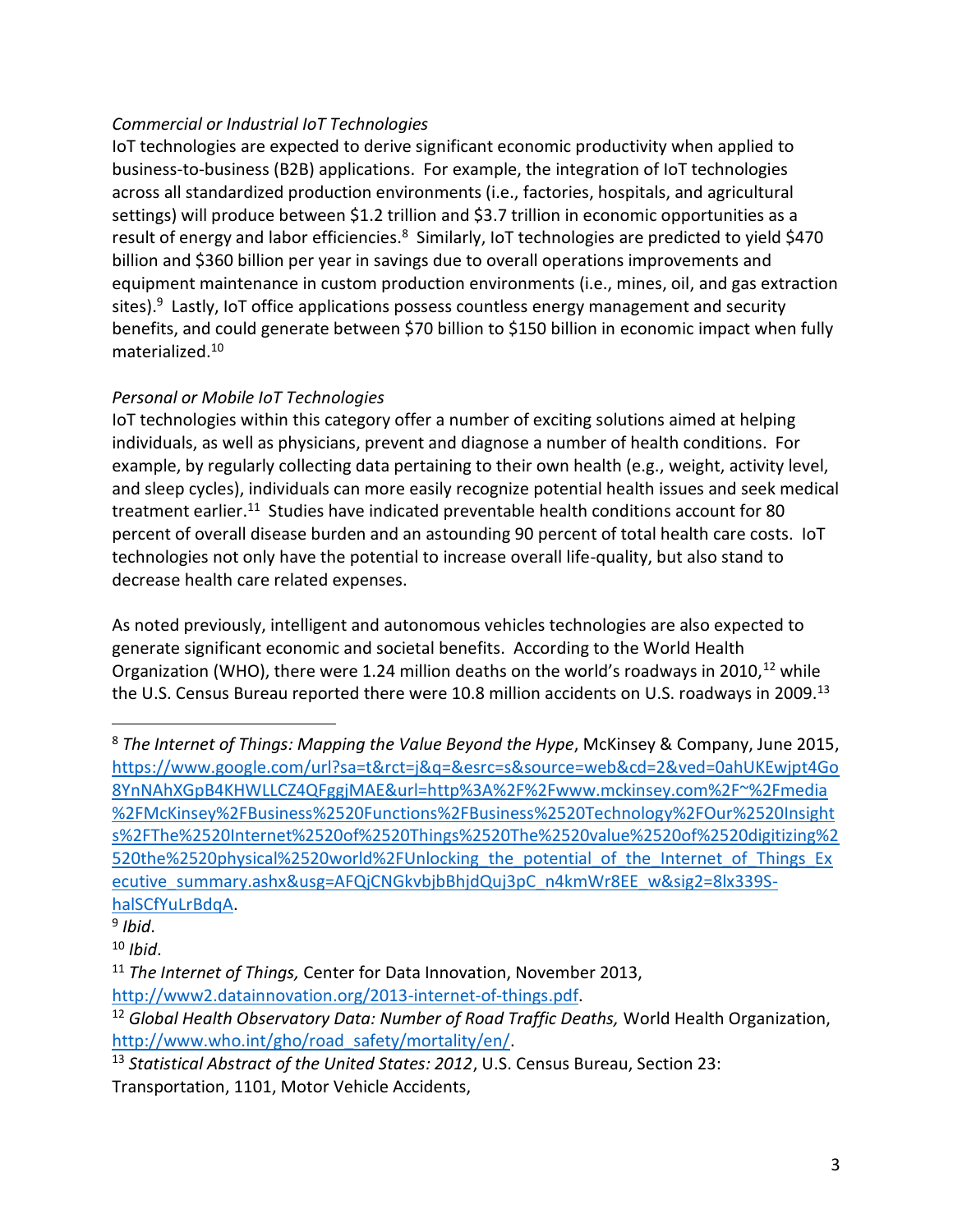It is believed that human error contributes to 90 percent of automobile accidents,<sup>14</sup> and autonomous vehicles can prevent 90<sup>15</sup> percent of all these accidents. Moreover, recent studies have also concluded that the wide adoption of advanced driver assistance systems (ADAS), which are already on the market, could reduce 28 percent of all motor vehicle crashes in the United States, preventing more than 9,900 fatalities annually.<sup>16</sup>

Directly related to this are also the economic benefits derived from the reduction in accidents. The economic cost of automobile accidents stem from property damage, lost earnings, lost household earnings, medical costs, legal costs, and many other impacts. Annual costs from injuries amount to \$365 billion, and costs from fatalities account \$260 billion. If there were a 90 percent reduction in accidents, the positive economic impact would be more than half a trillion dollars, or \$563 billion.<sup>17</sup>

Countless other benefits, both economic and societal, will be derived from autonomous and connected vehicles, including increased productivity from time not spent focusing on driving, decreased congestion, and fuel savings from less congested roadways. These technologies will also increase the mobility of individuals not capable of operating a vehicle today, namely the elderly, disabled, and youth; providing much more convenient, safe, and flexible transportation options that may currently be unavailable to these populations. The economic impacts from this increased safety and reduction of accidents, reduced fuel consumption, and added productivity has been estimated to be more than a trillion dollars.<sup>18</sup>

### *Household IoT Technologies*

There is a broad range of IoT devices and applications increasingly being utilized in homes. These devices include smart appliances and self-guided vacuum cleaners, among others, and are expected to decrease 100 hours of labor annually for a typical household through efficient chore automation. Moreover, these devices and applications can assist households in managing their energy consumption, leading to nearly \$110 billion in overall savings.<sup>19</sup> For

[http://www.census.gov/library/publications/2011/compendia/statab/131ed/transporation.ht](http://www.census.gov/library/publications/2011/compendia/statab/131ed/transporation.html) [ml.](http://www.census.gov/library/publications/2011/compendia/statab/131ed/transporation.html)

<sup>14</sup> *The Economic Benefits of Driverless Cars*, Morgan Stanley, February 2014, [https://robotenomics.com/2014/02/26/morgan-stanley-the-economic-benefits-of-driverless](https://robotenomics.com/2014/02/26/morgan-stanley-the-economic-benefits-of-driverless-cars/)[cars/.](https://robotenomics.com/2014/02/26/morgan-stanley-the-economic-benefits-of-driverless-cars/)

<sup>15</sup> *Urban Mobility at a Tipping Point*, McKinsey and Company, September 2015, [http://www.mckinsey.com/insights/sustainability/urban\\_mobility\\_at\\_a\\_tipping\\_point.](http://www.mckinsey.com/insights/sustainability/urban_mobility_at_a_tipping_point)

<sup>16</sup> *A Roadmap to Safer Driving Through Advanced Driver Assistance Systems*, The Boston Consulting Group, 2015[, http://www.mema.org/Document-Vault/PDFs/2015/MEMA-BCG-](http://www.mema.org/Document-Vault/PDFs/2015/MEMA-BCG-ADAS-Report.pdf)[ADAS-Report.pdf.](http://www.mema.org/Document-Vault/PDFs/2015/MEMA-BCG-ADAS-Report.pdf)

<sup>17</sup> *Nikola's Revenge: TSLA's New Path of Disruption*, Morgan Stanley Research North America, February 25, 2014, 24-26.

<sup>18</sup> *Ibid.,* 24.

 $\overline{a}$ 

<sup>19</sup> *The Internet of Things: Mapping the Value Beyond the Hype*, McKinsey & Company.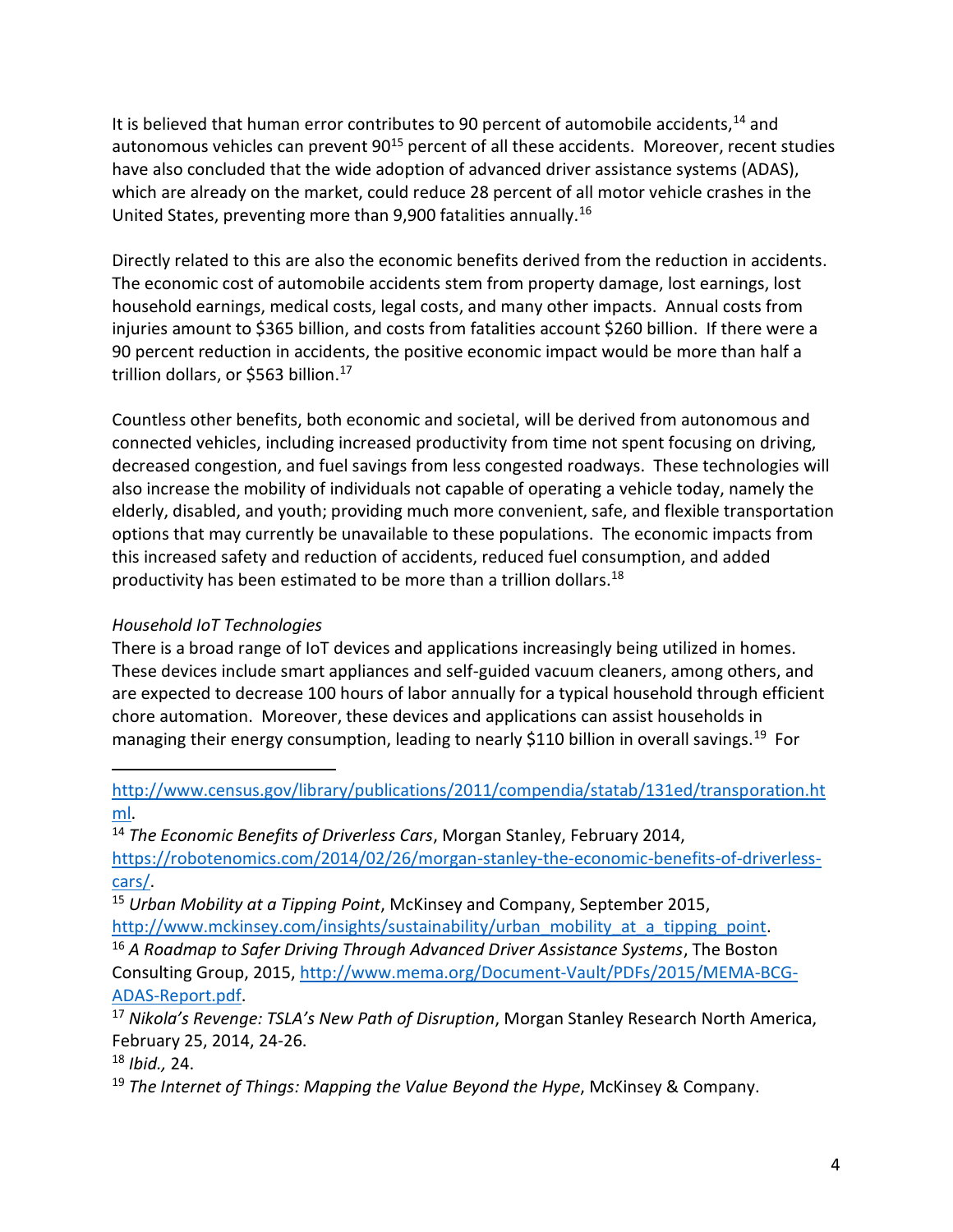example, families are able to decrease their energy costs by purchasing appliances capable of communicating with the smart grid to optimize energy based on dynamic price signals.<sup>20</sup> Furthermore, connected thermostats are now being advertised as saving homeowners approximately \$173 per year by decreasing energy consumption by 20 percent through optimal utilization.<sup>21</sup>

### IV. Governments Should Leverage Trade and Investment Agreements to Support the Growth of the IoT

Data is the lifeblood of the global economy. In today's connected world, international commerce simply cannot function without constant streams of data flowing across borders. The free movement of data allows U.S. companies of all sizes and in all industries to bring new innovations to global markets, driving investment, growth, and job creation. Crossborder data flows particularly enable small and medium-sized enterprises (SMEs) to compete in the global economy. Access to digital products and services, such as cloud applications, provides smaller companies with cutting-edge services at competitive prices, enabling them to participate in global supply chains and directly access customers in foreign markets.

Unfortunately, governments around the world are considering or are already imposing digital trade barriers. American companies have the most to lose if these barriers are not addressed. To support the growth of the IoT and the continued competitiveness of the American economy, the U.S. Government (USG) should aggressively protect cross-border data flows through bilateral and plurilateral trade agreements. The Trans-Pacific Partnership (TPP) includes new and innovative disciplines protecting the legitimate flow of data across borders. The Trans-Atlantic Trade and Investment Partnership (TTIP) and the Trade in Services Agreement (TiSA) provide important opportunities to build upon these TPP disciplines and help write the "rules of the road" for future trade agreements. Specifically, these agreements must include binding provisions protecting cross-border data flows and preventing "data localization" through requirements to use local data centers.

It is also important to note that existing trade and investment agreements contain binding commitments that are important for the IoT, including provisions on transparency, predictability, and nondiscrimination in the application of laws and regulations, on trade in goods and services, and on protection of intellectual property. The United States should continue to leverage these commitments to respond to protectionist policies that could undermine existing rights and obligations.

 $\overline{a}$ <sup>20</sup> *The Internet of Things,* Center for Data Innovation.

<sup>21</sup> *Ibid*.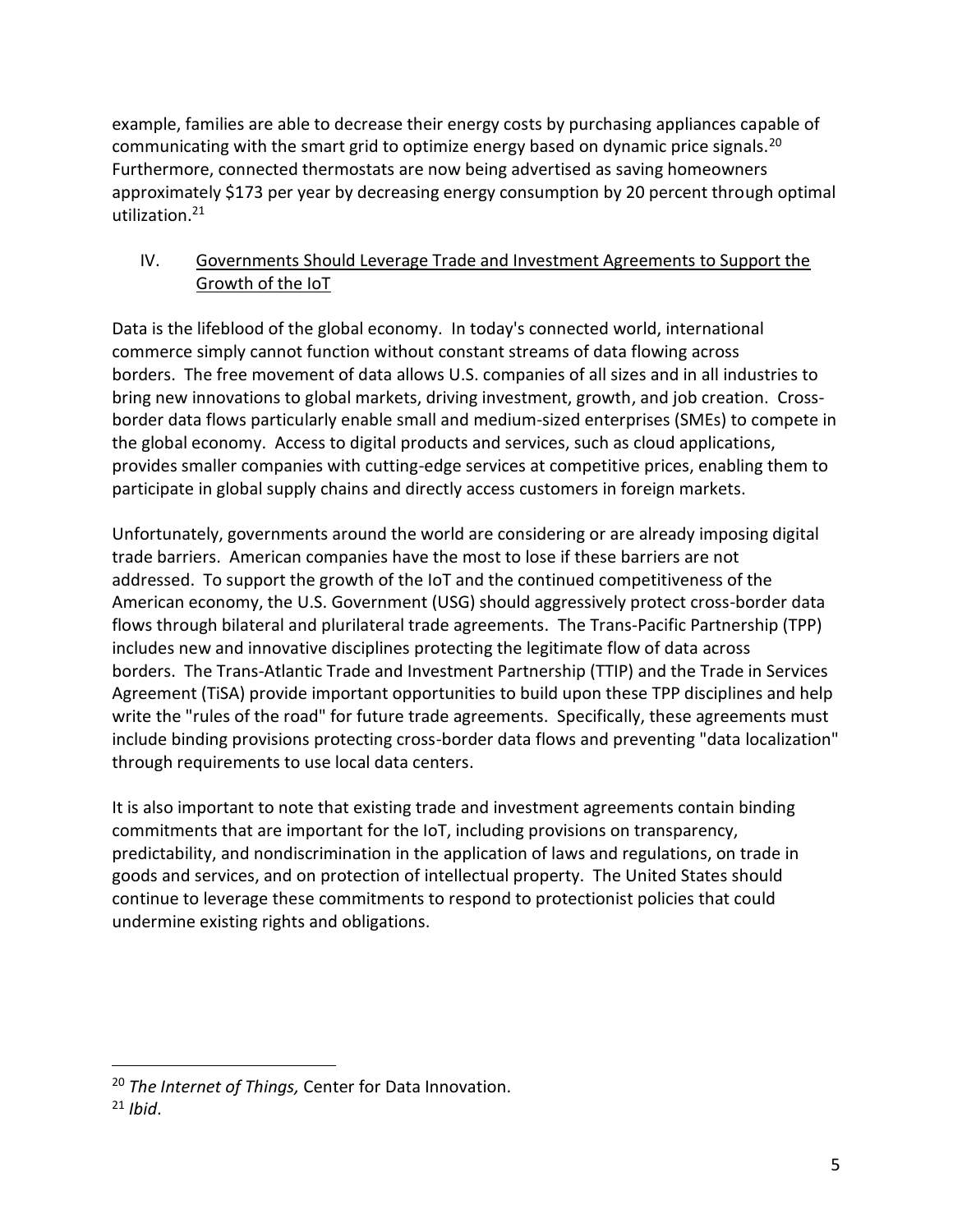### V. Existing Authorities, Government Activity, and Industry Leadership

In many ways, the IoT is not new. Since the Internet was invented, various devices have been connected and networked in attempts to improve convenience, functionality, and for many other purposes, and that is still the case today, albeit with much greater success and on a more pervasive scale. In fact, the first "connected toaster" – an example which has seemed to occupy the fascinations of many as a questionable IoT application  $-$  dates back to 1990.<sup>22</sup> What is new, however, is the rapid growth of networked devices and Internet applications due to lower computing costs, increased ability to analyze complex data, availability of components, expansive and lower cost Internet service, and the lower cost of technology that makes Internet connection possible.

Given the IoT is just another evolution of technology, existing laws, and industry best practices for the most part already exist that would cover IoT products. There is not a need, nor would it make sense, to create IoT-specific legislation or regulation. Indeed, the IoT would fall under *comprehensive* legislation, regulation, and industry best practices. For example, comprehensive privacy or security legislation and regulation now and in the future would cover the IoT, just as it would other technologies and products. The recognition of IoT falling under comprehensive legislation or regulation, or industry best practices, is key for policymakers who may be eager to legislate or regulate this newest evolution of technology.

As such, the USG and other government bodies, in consultation with industry, first must assess where current authority, oversight, regulation, or voluntary industry best practices already exist – as well as where they already may be in the works. Indeed, government should seek to identify areas where government and industry oversight and best practices exist as part of larger, more comprehensive best practices, legislation or regulation. The following examples are not exhaustive but demonstrate where comprehensive authorities already exist which cover the IoT, where government is facilitating IoT development, and where industry is working with government to address what may be perceived as new or evolving issues.

### *Privacy*

 $\overline{a}$ 

Comprehensive privacy regulation already exists that would cover the IoT. With the exponential growth in the number of devices that will produce, and analyze, or transmit data, questions around data privacy arise. At the outset, it is important to keep in mind that a significant amount of data will have no connection to a person or individual; industrial or commercial IoT applications will largely be used for diagnostic, logistic, or other performancerelated purposes, which does not raise the privacy concerns of consumer use cases (personal/mobile, household). Secondly, data that is de-identified or anonymized and aggregated does does not raise the same privacy concerns as other collections and uses of data.

<sup>22</sup> Thomas Newton, *Internet Connected Toasters: A History*, Recombu, April 14, 2012, [https://recombu.com/digital/article/internet-connected-toasters-a-history\\_M10281.html#.](https://recombu.com/digital/article/internet-connected-toasters-a-history_M10281.html)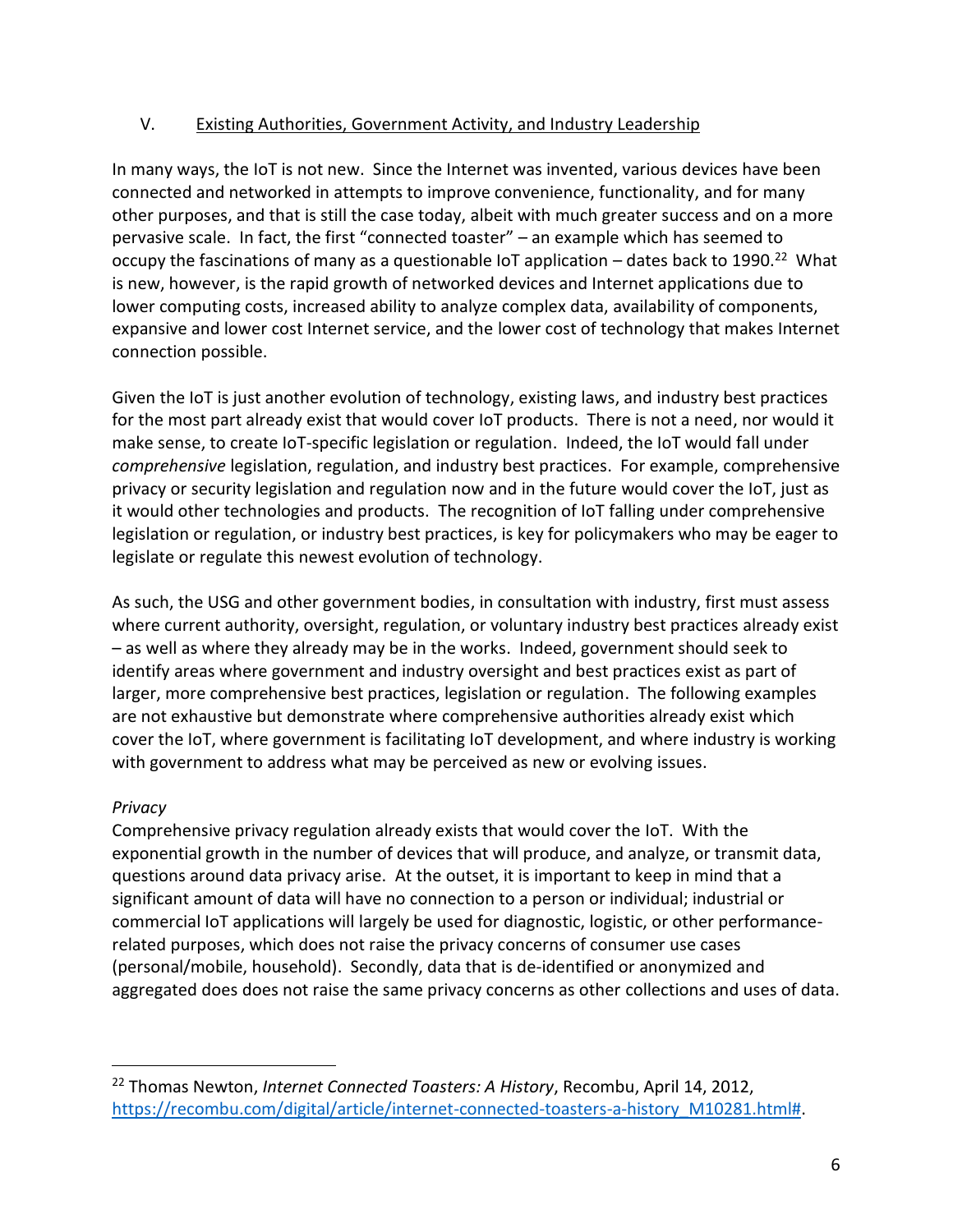In applications, including IoT use cases, where data that identifies individuals is collected, the collection, use, sharing, and protection of such data are already subject to existing laws. It should be underscored that many of the benefits derived by the IoT will come the use of personal consumer data. Nevertheless, consumer products, including consumer IoT products, fall within the jurisdiction of the Federal Trade Commission (FTC) and are thus subject to its unfair or deceptive acts or practices authority under Section 5 of the Federal Trade Commission Act. Grounded in Fair Information Practices Principles (FIPPs), the FTC's approach to privacy helped enable the Internet to thrive and, as a consequence, ITI companies have been able to offer an expanding range of services and applications (including IoT applications), often times free or at a nominal expense to consumers. While all FIPPs protections may not be applicable in all instances and flexibility may be necessary for certain IoT applications,<sup>23</sup> the FTC, in conjunction with industry best practices, already has the expertise and authority to oversee privacy matters. In fact, the FTC has taken action in this space and brought a settlement against TRENDnet Inc., a company that markets Internet enabled video cameras.<sup>24</sup> In that case, the company failed to implement reasonable security measures, resulting in transmission of live video feeds from consumers' homes on the Internet.

Depending on the IoT use case, data collected, and the actors involved, other comprehensive statutory authorities may also be applicable to IoT products or services. For instance, there are certain protections for health information under the Health Insurance Portability and Accountability (HIPAA) Act and the Health Information Technology for Economic and Clinical Health (HITECH) Act, while the Graham-Leach-Bliley (GLB) Act and the FTC's Safeguards Rule govern the protection of information held by financial institutions.

#### *Security*

 $\overline{a}$ 

Significant activity continues to take place across both government agencies and the private sector in an effort to strengthen cybersecurity. The interests of government agencies and industry are aligned in this arena in that both aim to minimize vulnerabilities and create networks, products, and devices that are as secure as possible. Consequently, much of the activity designed to enhance cybersecurity takes place via voluntary consultation and close collaboration with the private sector, and we strongly encourage that approach to continue.

ITI's member companies are at the forefront of providing security solutions from the devices at the expanding network edge to the cloud, and across the network and the IoT. With billions of additional devices coming online, ITI's companies embed security measures in IoT platforms at the outset of the manufacturing and design process for each new device that extends and expands the network. Security built into both hardware and software at the outset provides redundancies, to help prevent intrusions, and to create more secure and trusted IoT systems. For example, semiconductor manufacturers are increasingly designing chips with built-in safeguards. Encryption, for instance, is increasingly occurring at the transistor level, giving chips

<sup>23</sup> *See* In the Matter of the Internet of Things, ITI Comments to FTC, FTC Project No. P135405, January 9, 2014.

<sup>24</sup> *See* In the Matter of TRENDnet Inc*.*, FTC File No. 122 3090, September 11, 2013.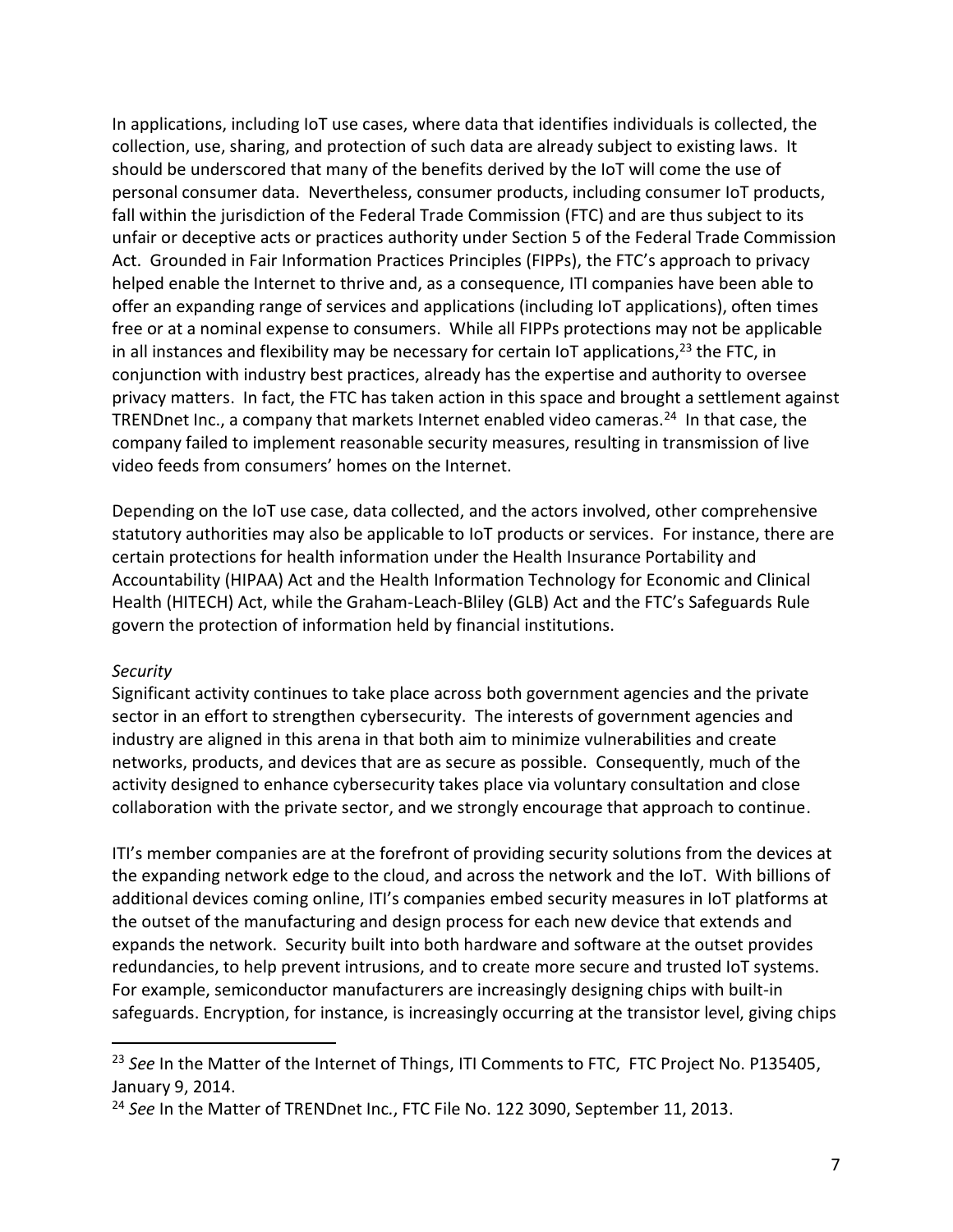immutable identifiers that prevent them from being rewritten. Similarly, on the network side, devices communicating with the network are being designed to require an increasingly reliable level of service and connectivity, as well as high security to help prevent unwanted intervention. New Internet protocol architectures are more adaptable and use advanced technologies to more pervasively distribute security, treat individual users and devices with an appropriate level of performance and privacy based on their needs, and automate manual processes to improve scale and availability.

Excellent public-private groundwork has already been laid with respect to comprehensive security best practices that should be leveraged going forward for all technologies, including the IoT. The technology sector has been voluntarily partnering with the National Institute of Standards and Technology (NIST) for nearly three years in developing and using the Framework for Improving Critical Infrastructure Cybersecurity (Framework).<sup>25</sup> The Framework stems from Executive Order 13636,<sup>26</sup> issued in February 2013, which called for the government to partner with owners and operators of critical infrastructure to improve cybersecurity through the development and implementation of risk-based standards. Development occurred through a process of coordination and collaboration convened by NIST between the technology industry, others in private industry, and USG partners. What resulted is a set of voluntary guidelines, best practices, and standards to help critical infrastructure, businesses, and other private and public actors to better manage cybersecurity risks. Taking a similar public-private partnership approach, NIST recently released a Draft Framework for Cyber-Physical Systems<sup>27</sup> (CPS Framework) that was developed in partnership with industry, academic, and government experts. One of the key working groups in the cyber-physical systems project is focused on cybersecurity and privacy.<sup>28</sup>

ITI believes it is pivotal to continue to replicate this voluntary public-private partnership approach in addressing IoT cybersecurity and other challenges. The NIST Framework provides an overarching structure, grounded in proven international standards and consensus best practices, to address organizational security across all critical infrastructure sectors, while providing adaptability and flexibility to meet the unique needs of each sector and address new threats. The cyber-physical systems framework will provide additional technical details for building secure products for the IoT. Conversely, viewing cybersecurity uniquely for each application, whether it be a home computer or an automobile, is far too inflexible and will leave US industry less able to quickly and efficiently respond to new threats, potentially stifling innovation around security – and threaten U.S. innovation and global leadership.

<sup>25</sup> *See* Framework for Improving Critical Infrastructure Cybersecurity, National Institute of Standards and Technology (NIST), [http://www.nist.gov/cyberframework/index.cfm.](http://www.nist.gov/cyberframework/index.cfm) <sup>26</sup> *See* Executive Order 13636 Improving Critical Infrastructure Cyber Security, https://www.whitehouse.gov/the-press-office/2013/02/12/executive-order-improving-criticalinfrastructure-cybersecurityWhite House, [https://www.whitehouse.gov/the-press](https://www.whitehouse.gov/the-press-office/2013/02/12/executive-order-improving-critical-infrastructure-cybersecurity)[office/2013/02/12/executive-order-improving-critical-infrastructure-cybersecurity.](https://www.whitehouse.gov/the-press-office/2013/02/12/executive-order-improving-critical-infrastructure-cybersecurity) <sup>27</sup> *See* CPS Draft Framework, NIST, [http://www.cpspwg.org.](http://www.cpspwg.org/)

<sup>&</sup>lt;sup>28</sup> See CPS PWG Cybersecurity, NIST, [http://www.nist.gov/cps/cpswpg\\_security.cfm.](http://www.nist.gov/cps/cpswpg_security.cfm)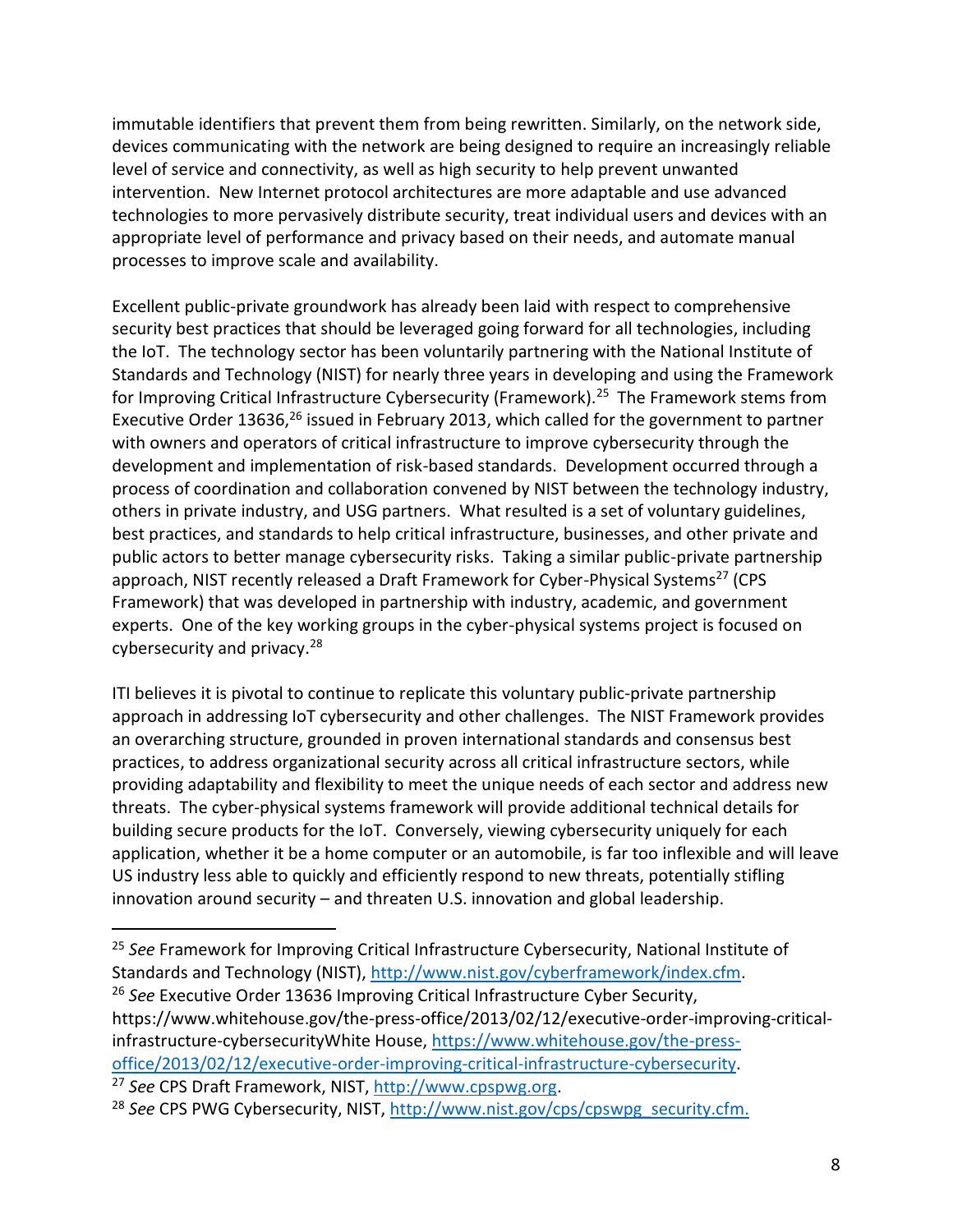Perhaps of more concern is the potentially counterproductive precedent of creating siloed approaches to cybersecurity across different IT applications, as part of the IoT and beyond. As more aspects of our daily lives increasingly become digitized, and more "things" are indeed connected to the internet in order to make our lives richer and more efficient, we do not need to reinvent the wheel when it comes to security as each of these applications or use cases gains prominence. For example, at different stages of the recent past, policymakers have considered whether new regulatory regimes were needed to better secure critical infrastructure, the electric grid, cloud computing, or health IT, and in each instance, after close examination, the benefits of approaches grounded in voluntary, consensus-based international standards that can both promote innovation and preserve the promise of interoperability have carried the day. The alternative – a world in which we endeavor to separately regulate each new application or IoT use case or vertical – is unsustainable.

Another area in which the government can provide leadership is to make certain that efforts to improve cybersecurity leverage public-private partnerships and build upon existing initiatives and resource commitments. The technology industry, along with our peers in other industry sectors, leads and contributes to a range of significant public-private partnerships, including information sharing, analysis, and emergency response with governments and industry peers. Two key examples of public-private partnerships the government can prioritize to ensure greater coordination and collaboration across the government are information sharing and analysis centers (ISACs), and sector coordinating councils (SCCs).

While ISACs across a number of industry sectors have been in existence for varying periods of time, and thus have different experience levels in responding to threats and vulnerabilities, more mature ISACS, such as the Information Technology ISAC (IT-ISAC) (formed in 2000 and operational in 2001) and the Financial Services ISAC (launched in 1999), have developed best practices for effectively receiving and distilling threat information and working with the groups' members. The ISACs are invaluable in helping address sector specific and cross-sectoral threats and vulnerabilities. For example, the IT-ISAC helped monitor and collaborate with its members on large-scale threats such as Conficker and the DNS Cache Poisoning Vulnerability. The IT-ISAC provided a forum for members to engage in collaborative analysis on those significant issues, and to draft and share analytical alerts with remediation suggestions that were shared with members, partner ISACs, and the public. Mirroring the growth of the IoT, we now see new ISACs being formed, such as the Automotive ISAC (formed approximately a year ago), which can benefit from the experiences of the more established ISACs. Close collaboration between the IT-ISAC and the Automotive ISAC could provide valuable lessons and solutions to new problems based on variations of issues that may have been faced by the technology sector in the past. The same may be true as other sectors that previously did not face vulnerabilities due to technology or software become increasingly connected to the network.

The SCCs are self-organized and self-governed councils enabling critical infrastructure owners and operators, their trade associations, and other industry representatives to interact on a wide range of sector-specific strategies, policies, and activities related to cybersecurity. The SCCs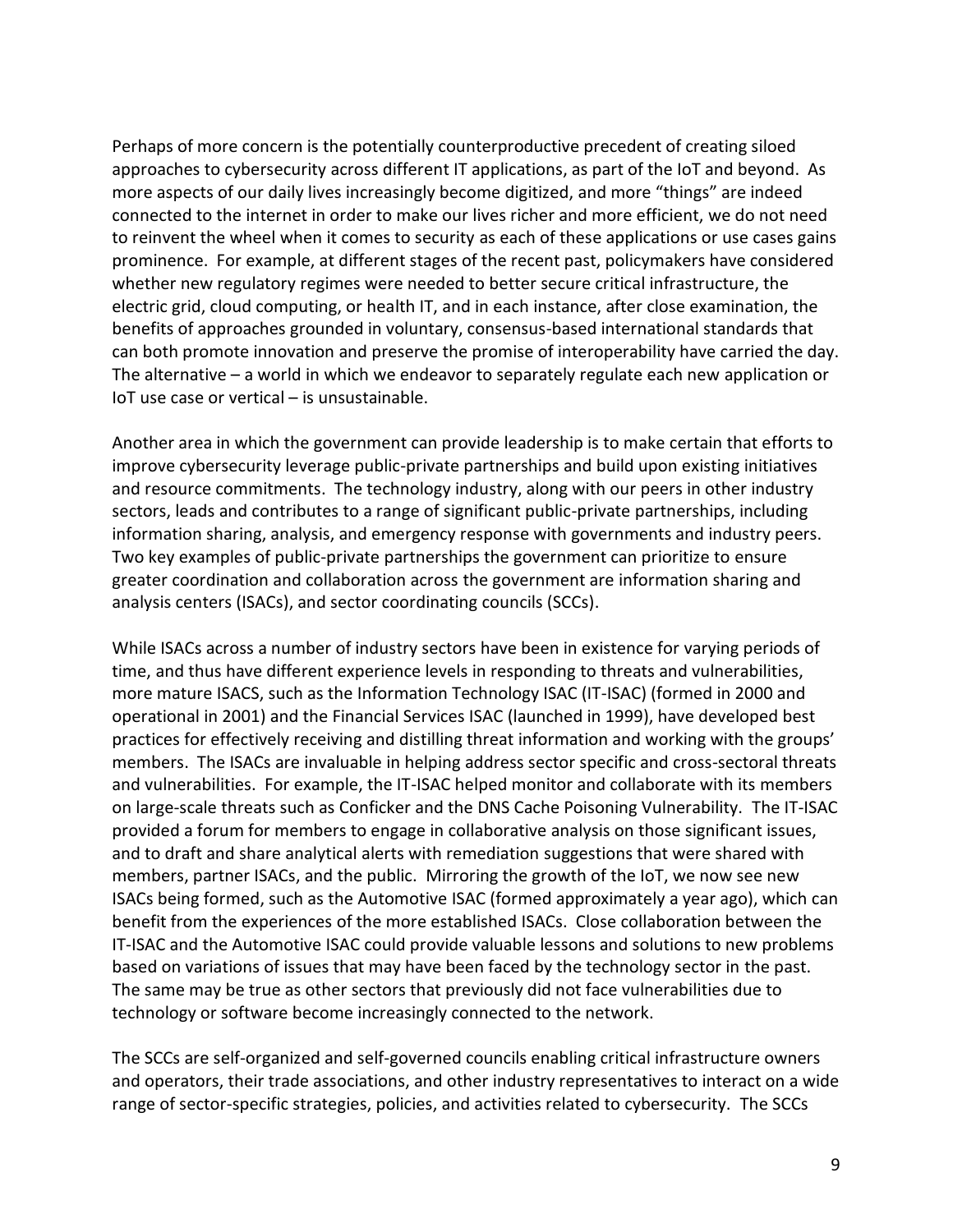coordinate and collaborate with their counterparts across the USG, primarily their sectorspecific agencies and related Government Coordinating Councils (GCCs), to address and facilitate government collaboration on a wide range of critical infrastructure security and resilience policy and strategy issues. The U.S. technology industry formed and funds the IT Sector Coordinating Council (IT-SCC) to work closely with the Department of Homeland Security (DHS) to ensure better preparedness and coordination of critical infrastructure protection (CIP) initiatives impacting the sector. Recently, as part of the revised National Infrastructure Protection Plan (NIPP), the IT-SCC collaborated with its GCC partners at DHS to develop and revise a Sector-Specific Plans (SSP) focusing on the unique operating conditions and evolving risk landscape impacting the sector. SCCs across 17 critical infrastructure sectors similarly completed revised SSPs in 2015.

#### *Transportation*

 $\overline{a}$ 

The transportation and automotive sectors are one of the most promising beneficiaries of this evolving technology, with a century old industry increasingly looking to the tech industry to innovate and enable new technologies. With the embedding of technology throughout the automobile such that vehicles are now "computers on wheels," already there have been improvements in performance, maintenance, reliability, and most importantly, safety and efficiency. While these advances are present in the marketplace today, the consumer intelligent vehicle marketplace is only in its infancy. Advanced braking assistance, adaptive cruise control, lane departure controls, left-turn assistance, blind spot detection and notification, and parking assistance are a few of the ADAS currently available and increasing in market penetration. The next major jump in smart vehicle capabilities that will fundamentally change the way automobile are utilized will come from advanced cellular and other vehicle-tovehicle (V2V), vehicle-to-infrastructure (V2I), and independent autonomous vehicle capabilities and self-driving cars which utilize different technologies.

The Department of Transportation (DoT), and specifically the National Highway Traffic Safety Administration (NHTSA), have taken steps within their existing authorities to address many areas arising from the increasing amount of technology in today's automobiles, as well as those just on the horizon. Earlier this spring, NHTSA opened a request for comment on security for new and emerging technologies in automobiles to address new potential vulnerabilities as a result of more technology and connectivity in vehicles.<sup>29</sup> ITI, Texas Instruments, the Consumer Technology Association (CTA), and others submitted comments with extensive suggestions in that proceeding.<sup>30</sup> Similarly, NHTSA has taken action within existing authority to address

<sup>29</sup> *See* Department of Transportation, Highway Traffic Safety Administration (NHTSA), Request for public comments Safety Related Defects and Emerging Automotive Technology, Docket ID NHTSA-2016-0040.

 $30$  ITI believes NHTSA should leverage cybersecurity work that is being done elsewhere in the federal government, much of which is discussed in the above sections, to address security in vehicles. ITI, CTA, and others did express concern that in some areas of the RFC (Docket ID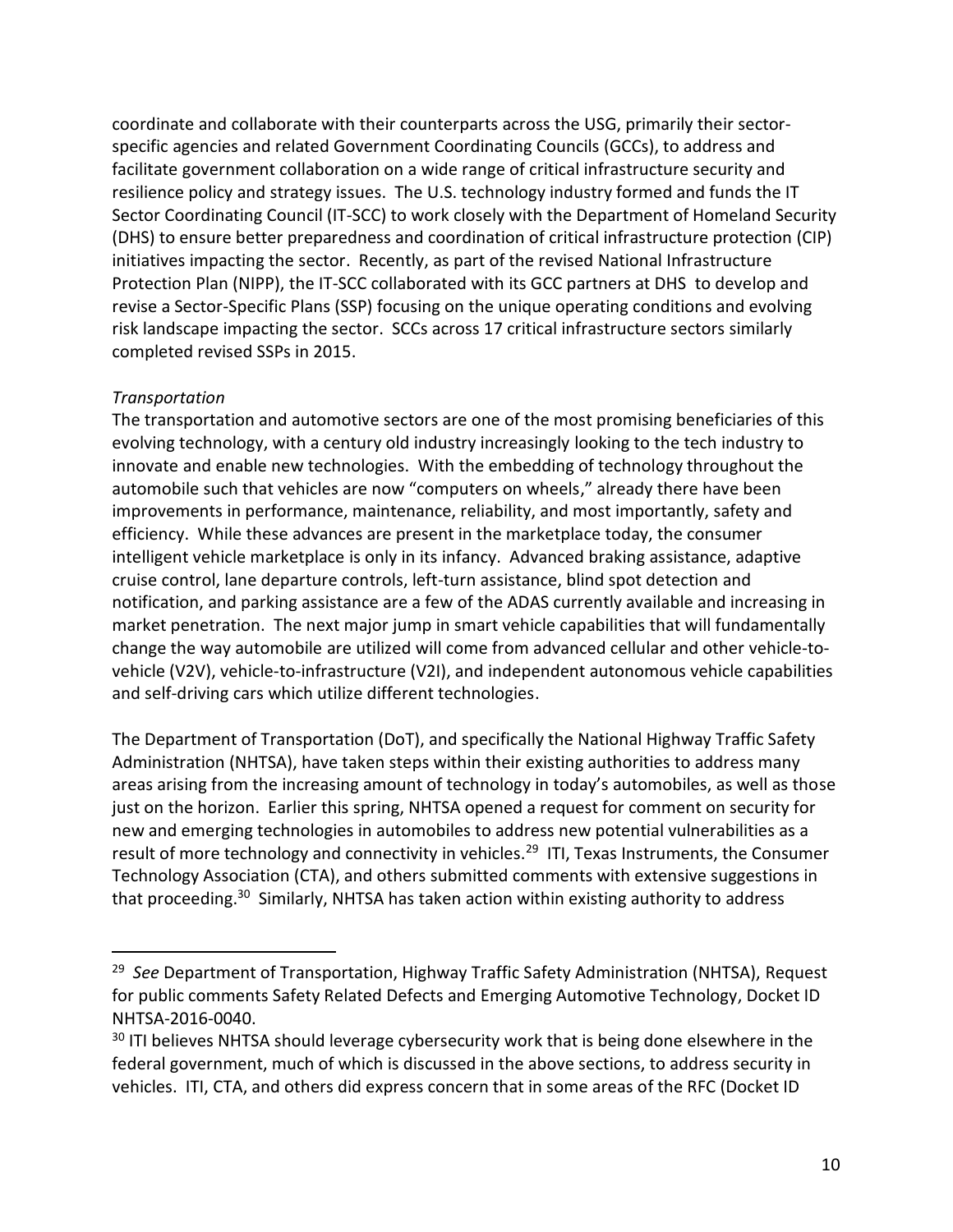connected vehicles.<sup>31</sup> In the V2V and V2I space, there are various technologies being tested to deliver these capabilities, and ITI companies are working on each of them. Advanced Long Term Evolution (LTE-Advanced),<sup>32</sup> Dedicated Short Range Communication (DSRC),<sup>33</sup> and fifth generation (5G) wireless technology<sup>34</sup> are all being developed and tested for use in connected vehicle safety applications. Each of these provide specific characteristics needed to reliably enable vehicles to connect with wireless networks, transportation infrastructure, and other vehicles, and low enough latency to provide information in the matter of milliseconds necessary to make critical safety calculations and respond. Given there is clearly not consensus among NHTSA and industry, ITI does not believe NHTSA should move forward with its proposed approach.

Additionally, DoT is helping to facilitate technologies that are slightly further off, namely selfdriving vehicles. In this area, DoT and NHTSA's authority is unclear, however, this has not stopped the agency from holding public meetings<sup>35</sup> and updating guidance<sup>36</sup> for the deployment of this technology. We believe this activity is appropriate and helpful to give guidance to industry in moving forward on automated vehicle technology. Lastly, ITI strongly supports DoT's Smart Cities Challenge.<sup>37</sup> DoT has pledged up to \$40 million and private funding of up to \$10 million will be available to one city to help it fully integrate innovative technologies – self-driving cars, connected vehicles, and smart sensors – into their transportation network.<sup>38</sup> ITI believes this is an excellent approach to allow cities to think outside the box, and

 $\overline{a}$ 

<sup>34</sup> Stephen Shankland, *How 5G Will Push a Supercharged Network to Your Phone, Home, Car,*  CNet, March 2, 2015, [http://www.cnet.com/news/how-5g-will-push-a-supercharged-network](http://www.cnet.com/news/how-5g-will-push-a-supercharged-network-to-your-phone-home-and-car/)[to-your-phone-home-and-car/,](http://www.cnet.com/news/how-5g-will-push-a-supercharged-network-to-your-phone-home-and-car/) and Stephen Lawson, *The Smartest Cars May Need 5G Networks, Ericsson Says*, PCWorld, January 18, 2014,

[http://www.pcworld.com/article/2089440/the-smartest-cars-may-need-5g-ericsson-says.html.](http://www.pcworld.com/article/2089440/the-smartest-cars-may-need-5g-ericsson-says.html)

<sup>35</sup> *See* NHTSA Meetings: Guidelines for the Safe Deployment and Operation of Automated Vehicle Safety Technologies, Docket ID NHTSA 2016-0036-0001.

NHTSA-2016-0040) NHTSA was reaching beyond its authority to potentially regulate devices and technology connected to vehicles.

<sup>31</sup> *See* NHTSA Advanced Notice of Proposed Rulemaking Vehicle-to-Vehicle Communications, Docket ID NHTSA 2014-0022-0002.

<sup>32</sup> *Cars Talk to Cars on the Autobahn*, IEEE Spectrum, November 10, 2015,

[http://spectrum.ieee.org/cars-that-think/transportation/infrastructure/cars-talk-to-cars-on](http://spectrum.ieee.org/cars-that-think/transportation/infrastructure/cars-talk-to-cars-on-the-autobahn)[the-autobahn.](http://spectrum.ieee.org/cars-that-think/transportation/infrastructure/cars-talk-to-cars-on-the-autobahn)

<sup>&</sup>lt;sup>33</sup> See Overview of Dedicated Short Range Communication, U.S. Department of Transportation, [http://www.its.dot.gov/dsrc/.](http://www.its.dot.gov/dsrc/)

<sup>36</sup> *See* NHTSA *Guidelines for the Safe Deployment and Operation of Automated Vehicle Safety Technologies*, Docket ID NHTSA 2016-0036-0054.

<sup>37</sup> *U.S. Transportation Secretary Fox Visits All 7 Finalists Cities*, U.S. Department of Transportation, May 16, 2016, [https://www.transportation.gov/smartcity.](https://www.transportation.gov/smartcity)

<sup>38</sup> *U.S. Transportation Secretary Fox Visits All 7 Finalists Cities*, U.S. Department of Transportation, May 16, 2016.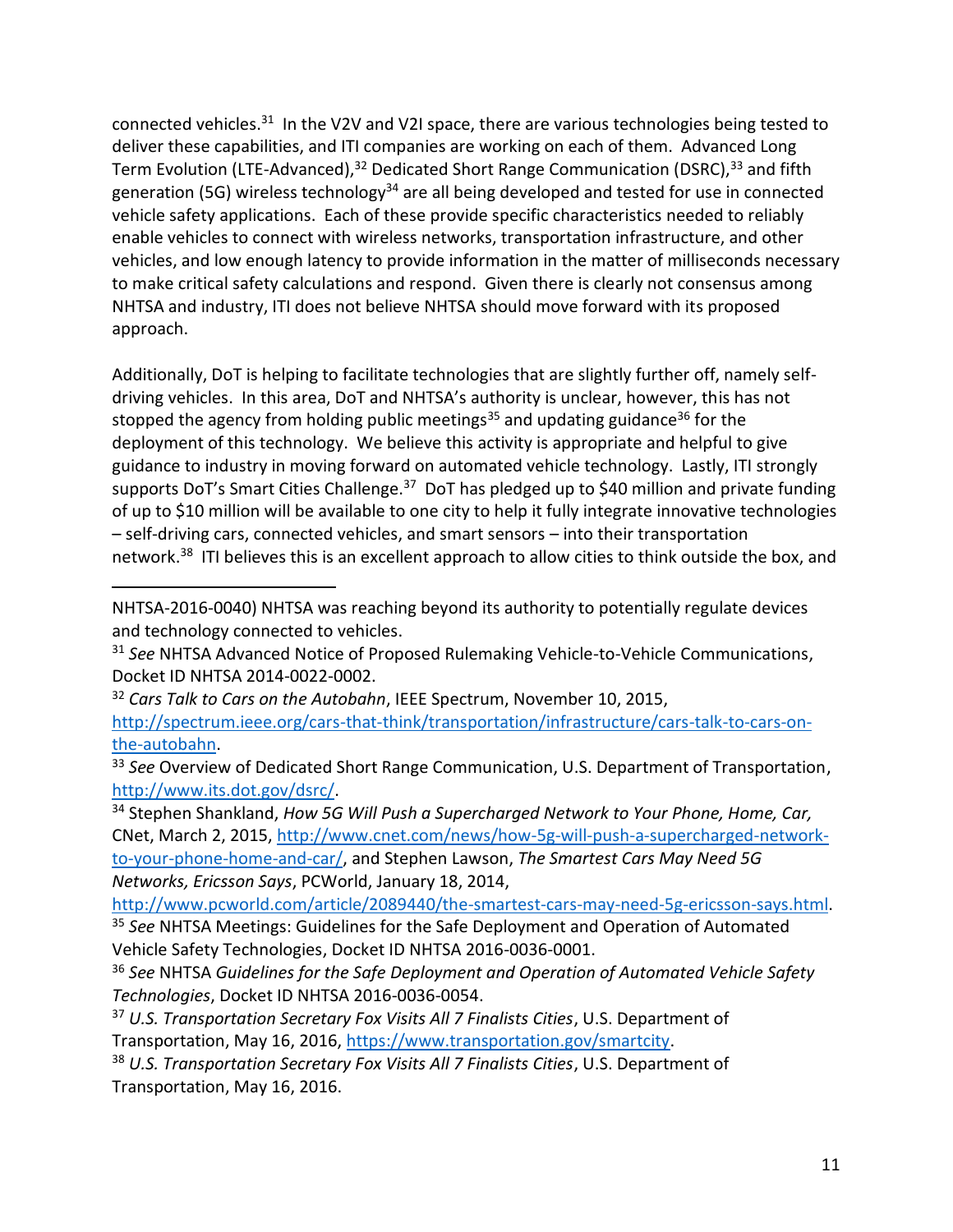look for new technologies to address decades old problems while the IoT and smart cities market is still maturing and evolving.

### VI. Technology – Standards, Spectrum, and Network Infrastructure Require Government Leadership

Many of the foundational elements that drove the development, evolution, and investment in the Internet ecosystem that exists today will be necessary to fully realize the potential of the IoT. Adoption of global, industry-driven, consensus-based standards, investment in network infrastructure, and a pipeline of low, medium, and high frequency spectrum being made available for commercial use will all be necessary to facilitate IoT development.

### *Standards and Interoperability*

As the IoT technology landscape comes more into focus, various global, industry-led standardssetting organizations (SSOs) have formed technical and study groups to ascertain to what extent additional standards development is necessary, including cybersecurity. These are typically international in scope, drawing experts and participation from across the globe and across various industry sectors that will be impacted by and benefit from the IoT. It is important for the Department of Commerce, and more generally, all governments to share their thoughts with these SSOs, and when appropriate, to actively participate.<sup>39</sup>

The Commerce Department and other federal agencies should actively consult with industry regarding when and where to invest its limited time and resources in support of IoT standardization.<sup>40</sup> The Commerce Department should strongly encourage governments to focus their time and resources on participation in and supporting industry-led standardization activities. When multilateral organizations are determined to proceed anyway, the Commerce Department should strongly encourage them to allow full industry participation, and to look to existing or pending global standards before undertaking any activity to engage in standardization activities that may be duplicative of, or even conflict with, global industry-led IoT standards.<sup>41</sup>

# *Spectrum*<sup>42</sup>

Given the IoT is connecting physical objects to the Internet, the increased demand for broadband spectrum will exacerbate an already heavily utilized and scarce resource. Congress, the Federal Communications Commission (FCC), and the National Telecommunications and Information Administration (NTIA) have taken significant steps in recent years to address the spectrum pipeline shortage, but making spectrum available for commercial use must be an ongoing process. The National Broadband Plan, completed in 2010, set the goal of making 500

<sup>&</sup>lt;sup>39</sup> RFC, question 16.c.

<sup>40</sup> RFC, 20.a., 20.c.

 $41$  RFC, 20.b.

 $42$  RFC, 6.a.iii.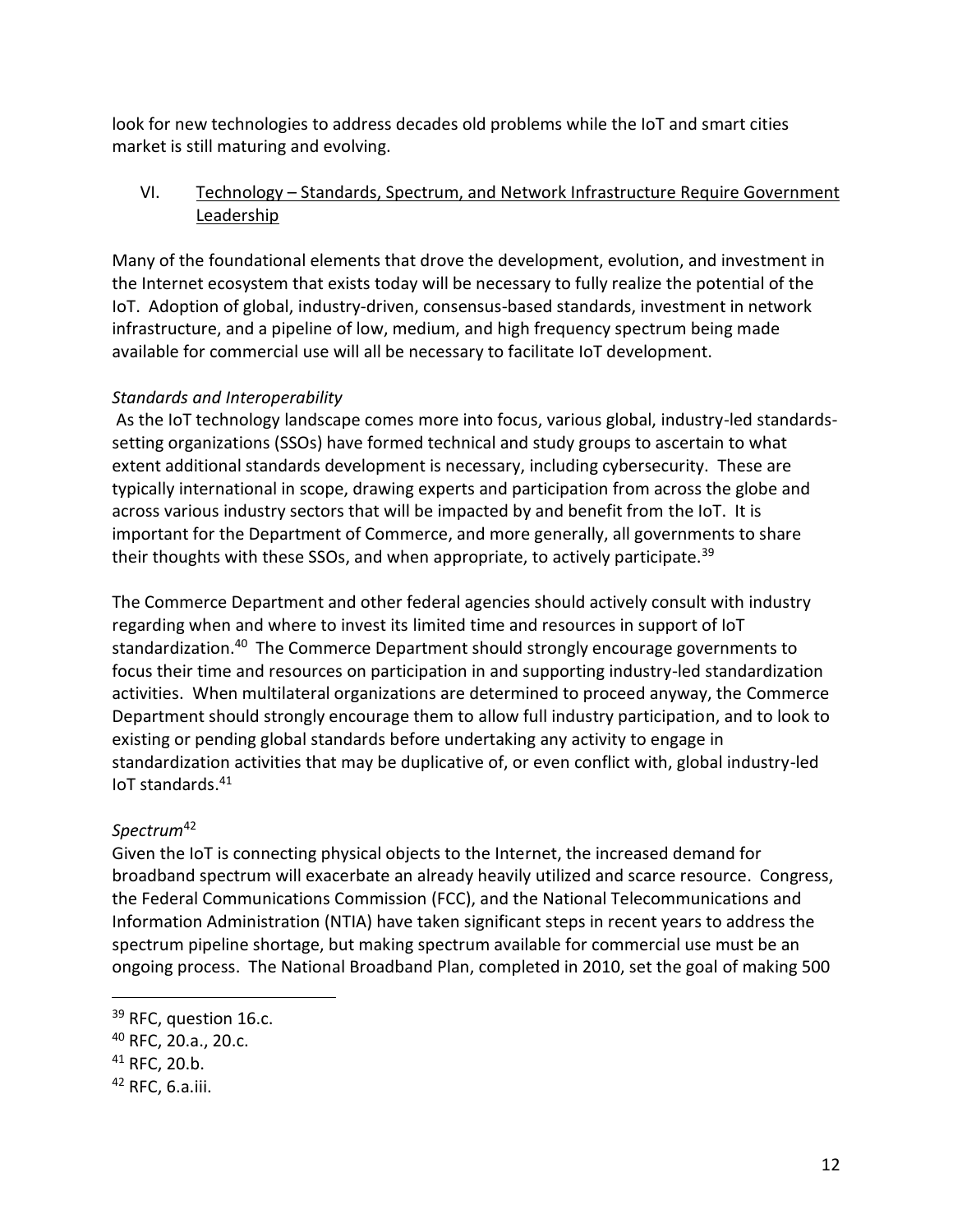megahertz (MHz) of spectrum available by 2020.<sup>43</sup> This is an excellent and commendable goal, and the Broadband Plan was a visionary document in that it laid out a detailed roadmap for improving broadband deployment, access, and investment. While IoT-specific spectrum is not necessary (as various IoT use cases will use various technologies from ZigBee, Bluetooth and WiFi to cellular and Ethernet), the goals for flexible spectrum use laid out in the plan, however, must evolve, and NTIA, the FCC, and other federal agencies must work with industry to determine where technology is going and how much licensed and unlicensed spectrum will be necessary in coming years and decades to meet the demand for exponential increases in connected devices and objects.

Data usage for mobile devices today is growing at a staggering pace. In North America, monthly IP traffic will reach 49.7 Exabytes, essentially 9 billion DVDs worth of traffic.<sup>44</sup> Internet traffic is expected to increase 3.2 fold from 2014 to 2019, 66 percent of which will be carried by Wi-Fi/Fixed networks by 2019. There will be 4.3 billion networked devices by 2019, and machine to machine modules will account for 58 percent of all networked devices.<sup>45</sup> Due to the significant penetration of smartphones into the market, and the ubiquity of fourth generation (4G), the average smartphone user in North America consumes 3.8 GB/month of data.<sup>46</sup> This is expected to grow to 22 GB/month by 2021,<sup>47</sup> with the start of 5G trials in 2016-17 and deployments thereafter. Specifically, in the United States, aggregate mobile data consumption more than doubled between 2014 and 2015, from 338.4 billion MB to 804.2 billion MB.<sup>48</sup>

The IoT will accelerate these trends as well as positive GDP impact, if the United States it plans correctly. The number of connected devices will skyrocket from the combination of increasing connectivity to the Internet, penetration and data usage of not only smart phones and tablets but also vehicles and industrial use cases, and maturing of the IoT. According to some

<sup>43</sup> *See* National Broadband Plan, Federal Communications Commission (FCC), 75, [https://transition.fcc.gov/national-broadband-plan/national-broadband-plan.pdf.](https://transition.fcc.gov/national-broadband-plan/national-broadband-plan.pdf)

<sup>44</sup> *Cisco Visual Networking Index: Forecast and Methodology*, Cisco, 2014-2019 White Paper, [http://www.cisco.com/c/en/us/solutions/collateral/service-provider/ip-ngn-ip-next](http://www.cisco.com/c/en/us/solutions/collateral/service-provider/ip-ngn-ip-next-generation-network/white_paper_c11-481360.html)[generation-network/white\\_paper\\_c11-481360.html.](http://www.cisco.com/c/en/us/solutions/collateral/service-provider/ip-ngn-ip-next-generation-network/white_paper_c11-481360.html)

<sup>45</sup> *Cisco Visual Network Index Forecast Highlights for North America*, http://www.cisco.com/c/en/us/solutions/service-provider/visual-networking-index-vni/vniforecast.htmlCisco, [http://www.cisco.com/c/en/us/solutions/service-provider/visual](http://www.cisco.com/c/en/us/solutions/service-provider/visual-networking-index-vni/vni-forecast.html)[networking-index-vni/vni-forecast.html.](http://www.cisco.com/c/en/us/solutions/service-provider/visual-networking-index-vni/vni-forecast.html)

<sup>46</sup> *Mobility Report*, Ericson, November 2015, 2, [http://www.ericsson.com/res/docs/2015/mobility-report/ericsson-mobility-report-nov-](http://www.ericsson.com/res/docs/2015/mobility-report/ericsson-mobility-report-nov-2015.pdf)[2015.pdf.](http://www.ericsson.com/res/docs/2015/mobility-report/ericsson-mobility-report-nov-2015.pdf)

<sup>47</sup> *Ibid*., 12.

<sup>48</sup> *Annual Mobile Wireless Industry Survey*, CTIA, May 2016[, http://www.ctia.org/your-wireless](http://www.ctia.org/your-wireless-life/how-wireless-works/annual-wireless-industry-survey)[life/how-wireless-works/annual-wireless-industry-survey.](http://www.ctia.org/your-wireless-life/how-wireless-works/annual-wireless-industry-survey)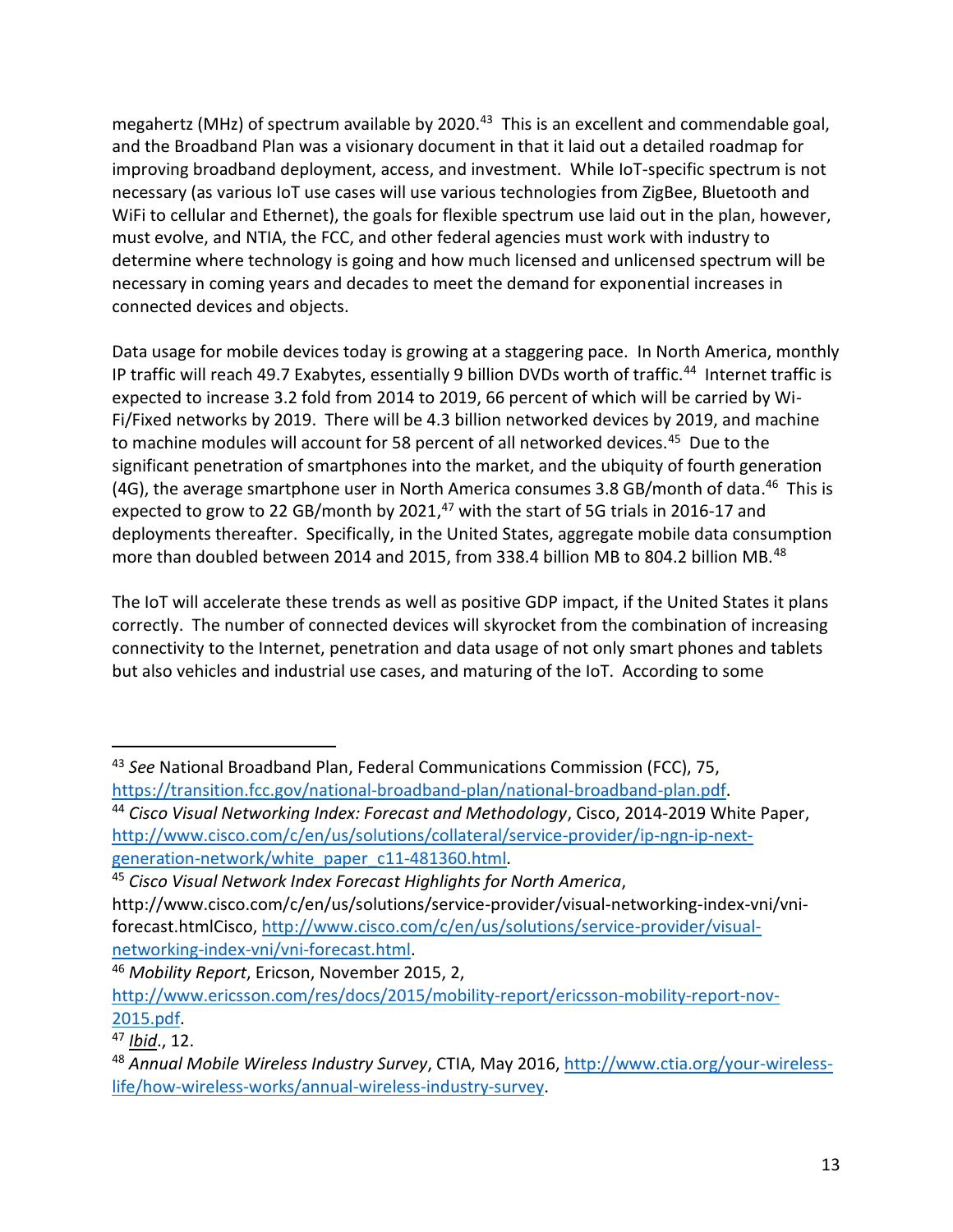estimates, "around 28 billion connected devices are expected by 2021, of which more than 15 billion will be connected machine-to-machine (M2M) and consumer electronics devices."<sup>49</sup>

The Commerce Department, NTIA, FCC, and other agencies that hold or utilize spectrum must work together to make more flexible spectrum available for commercial use; all use cases must be explored to supplement existing supplies, including licensed, unlicensed, shared access, and other use scenarios like increased spectrum sharing. More spectrum must be made available in all frequencies, low, medium, and high. This spectrum should be made available in flexible manner, without designation for any specific purpose; there should not be spectrum made available specifically for IoT. Market forces will drive determinations and investment where spectrum bands meet the need for any given IoT technology. Spectrum and bandwidth preferences for each IoT technology will vary with regard to latency, capacity, time, and other demands that cannot be accounted for at the time spectrum is made available.<sup>50</sup>

The FCC should be commended for significant action in all these areas with its simultaneous activity on the incentive auction, finalizing the regulatory structure for the 3550-3700 MHz (3.5 GHz) spectrum,<sup>51</sup> and moving forward expeditiously on millimeter wave (mmW) bands which will promote innovation and investment in 5G, WiGig, and other advanced wireless technologies in spectrum between 24-71 GHz.<sup>52</sup> With respect to the mmW proceeding, swift action by the FCC will put the United States at least two years ahead of where other nations are for deployment in the 28 GHz band, ensuring continued U.S. leadership in wireless technology. Furthermore, 5G, WiGig, and other advanced wireless technologies will help meet the demand for wireless connectivity that will be driven by the IoT. Engineers expect that 5G networks will be able to handle about 1, 000 times more mobile data than the wireless networks of today<sup>53</sup> and WiGig will enable data transfer rates of up to 7 Gigabytes per second.<sup>54</sup> More focus in all these areas will be needed to meet the demands of consumers, businesses, the technology sector, and all who stand to benefit from IoT technologies and applications.

<sup>49</sup> *Mobility Report*, Ericson, November 2015, 10.

<sup>&</sup>lt;sup>50</sup> It is impossible to determine which connective technology may be appropriate for any given IoT application, but certainly Bluetooth, WiFi, 5G, 4G, 3G, and Ethernet, among many others will certainly all be utilized. As such, designating IoT spectrum would not be useful, and would likely result in inefficient use of this limited resource.

<sup>51</sup> *Continuing Momentum in the 3.5 GHz Band*;, FCC, May 17, 2016, [https://www.fcc.gov/news](https://www.fcc.gov/news-events/blog/2016/05/17/continuing-momentum-35-ghz-band)[events/blog/2016/05/17/continuing-momentum-35-ghz-band.](https://www.fcc.gov/news-events/blog/2016/05/17/continuing-momentum-35-ghz-band)

<sup>52</sup> *See* FCC Notice of Proposed Rulemaking, 15-138.

<sup>53</sup> Why IoT needs 5G, IEE Spectrum, May 20, 2015, [http://spectrum.ieee.org/tech](http://spectrum.ieee.org/tech-talk/computing/networks/5g-taking-stock)[talk/computing/networks/5g-taking-stock.](http://spectrum.ieee.org/tech-talk/computing/networks/5g-taking-stock)

<sup>54</sup> Ian Paul, *WiGig Group Steps Closer to Making 7 Gbps Wirless a Reality*, TechHive, by Ian Paul, May 10, 2010,

[http://www.techhive.com/article/195930/Superfast\\_WiGig\\_Wireless\\_Standard\\_Debuts\\_FAQ.h](http://www.techhive.com/article/195930/Superfast_WiGig_Wireless_Standard_Debuts_FAQ.html) [tml.](http://www.techhive.com/article/195930/Superfast_WiGig_Wireless_Standard_Debuts_FAQ.html)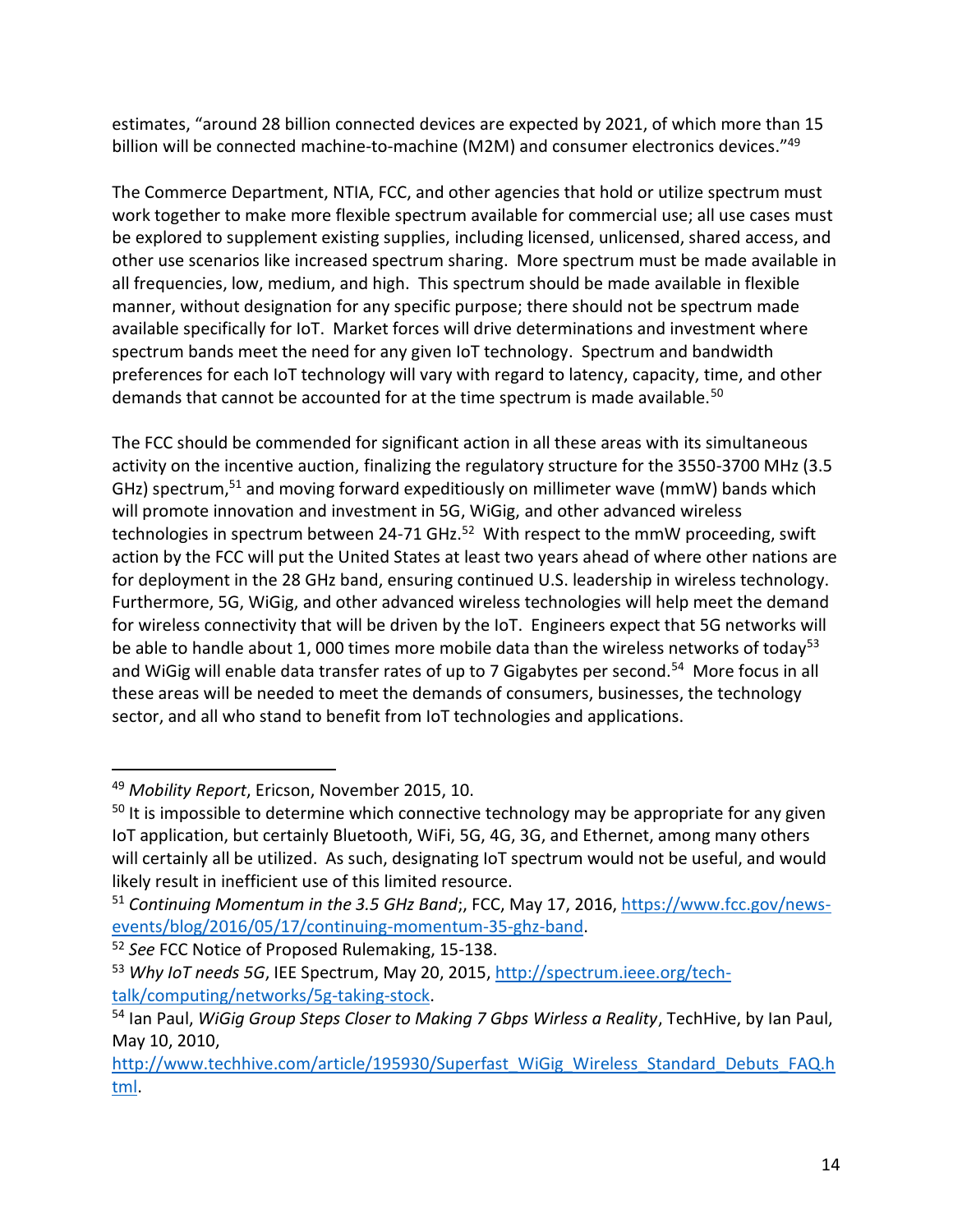### *Network Infrastructure*<sup>55</sup>

Robust investment in high quality, high penetration fixed and mobile wireless broadband infrastructure will be necessary to meet the demand for exponential growth in connected devices. This will be especially true as the leap-forward innovative 5G technologies (next generation after today's 4G), in particular, will rely on significantly more cellular antennas than are required for former generations of wireless technology.

A significant impediment to private sector deployment of broadband networks in general is access to existing infrastructure. This can include access to utility poles and conduit, as well as cellular tower and equipment placement. As ITI commented in the NTIA's Broadband Opportunity Council proceeding last year, there are a number of steps that could be taken to address this; among these suggestions were: 1) aggregating reliable information about the status of existing infrastructure, 2) provide that information in a transparent, and uniform format, 3) condition federal funds to require recipients to meet certain conditions on access to their infrastructure for purposes of broadband deployment, and 4) promote "dig once" policies to ease deployment of fiber optic cable.<sup>56</sup> Furthermore, establishment of a unified policy for rights of way access by the Bureau of Land Management (BLM), and by the Federal Highway Administration (FHWA) would further ease burdens when deploying broadband networks on or over the land and infrastructure controlled by these entities.<sup>57</sup>

### VII. Federal Agencies Can Derive Significant Benefits and Value from Adopting IoT<sup>58</sup>

The Commerce Department, in developing a strategy to address fostering the advancement of IoT technologies, should examine how the federal government can benefit and leverage the IoT to meet agencies' missions, improve efficiency and effectiveness, process data for better decisions, and create new services to deliver to the public. Many federal agencies are in the early stages of figuring out how to take advantage of IoT technologies and bring these tools to the front line. According to the Govini Internet of Things: Sensors & Data Collectors report, federal IoT spending from fiscal year 2011 to fiscal year 2015 was around \$35 billion. The Department of Defense (DoD) is leading the way in military spending, while National Aeronautics and Space Administration (NASA) and DHS are the leading federal civilian agencies. IoT technologies present federal agencies with an enormous opportunity to work with the tech industry to transform government and meet future mission challenges. Industry would encourage greater engagement and partnership with the private sector to understand and leverage the benefits of these new technologies.

<sup>55</sup> RFC, questions 6.a.iv., 7, 8, 9, 10.

<sup>56</sup> *See* ITI Comment to NTIA, Docket No. 1540414365-5368-01/RUS RIN 0660-XC019.

<sup>57</sup> *Ibid*.

<sup>58</sup> RFC, 28.